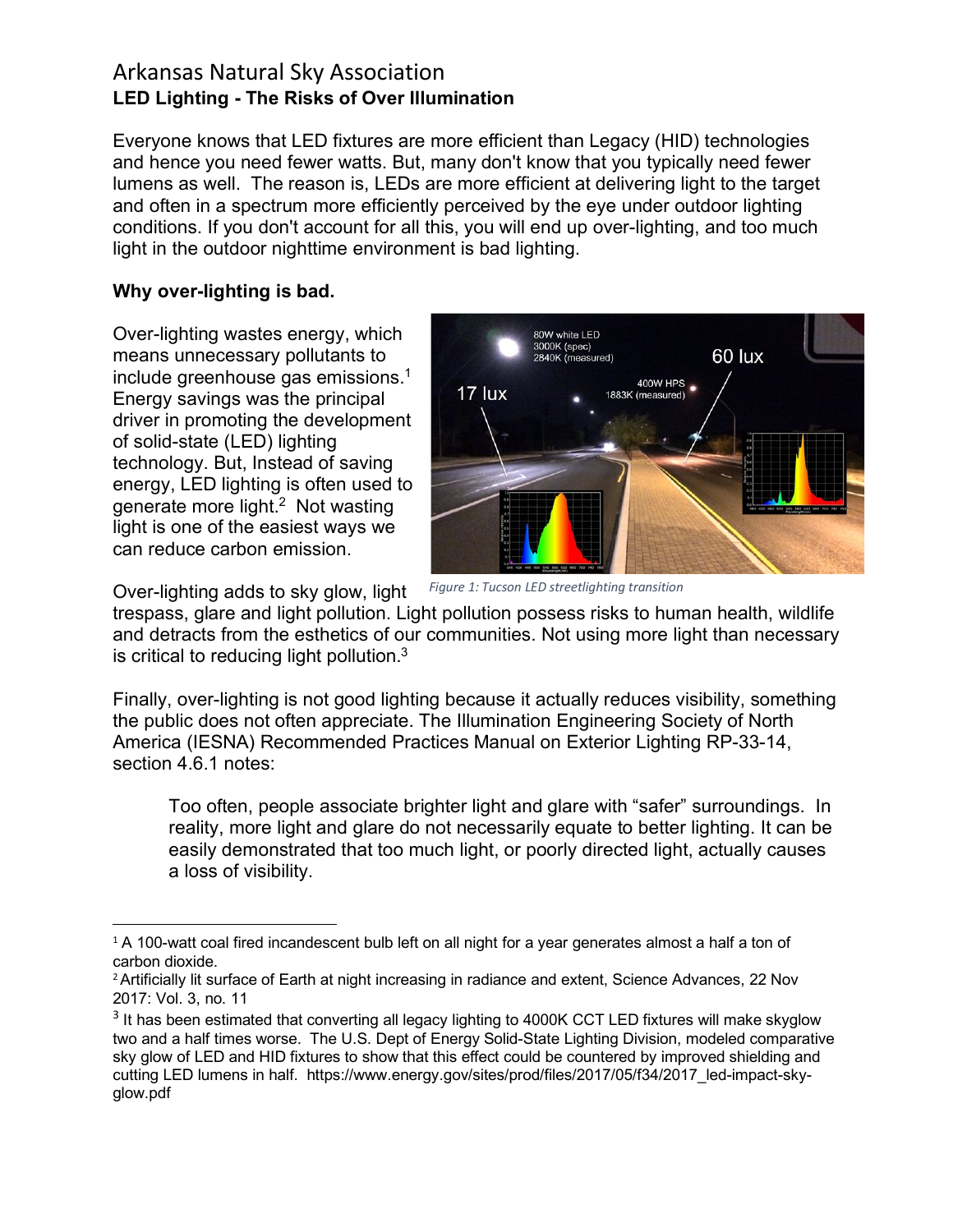The manual goes on to explain that too much light can reduce visibility in surrounding darker areas by impacting the observer's dark adaption and causing blinding "disability" glare. Hence, just adequate well-directed light is optimum.



#### **Why LED lights need fewer lumens**

Legacy (HID) luminaires all depend on a lamp mounted in a fixture that uses a reflector to capture, reflect and direct generated light. In this process some is unavoidably lost or misdirected.<sup>4</sup> Because, LEDs emit rather than reflect light they don't lose light in this manner.

In addition, light emitted above sixty degrees is generally considered wasted light. In fact is it harmful, as it is either ends up in the "glare zone" or as up-light contributing to sky-glow, as illustrated in *figure 2*. Because of the inherent directional nature of LED less light falls outside the useful

zone. These efficiency differences are not considered in a fixture's lumen rating and hence ratings of LED and HID fixtures are not comparable.<sup>5</sup>

A great example of this is the classic NEMA-head "yard light", which seems optimally designed to waste light. *Figure 3* is a table showing the distribution of light from such a fixture broken down into the "BUG" rating format developed to encourage improved fixture design and highlight undesirable lighting characteristics. $6$  Under the BUG scheme illumination above 60 degrees (high and very high) and "up-light" emitted above

http://www.lightnowblog.com/2010/03/what-is-luminaire-efficiency/

<sup>&</sup>lt;sup>4</sup> The Luminaire Efficiency Ratio (LER) describes the efficiency of the fixture in emitting the light generated and lumen ratings of HID fixtures are relative in nature to account for the variations in performance between designs.

<sup>&</sup>lt;sup>5</sup> How effectively a fixture delivers light (Delivered Lumens) is referred to as the coefficient of utilization (CU).

http://www.premierltg.com/total-lumens-vs-delivered-lumens/

<sup>6</sup> https://blog.1000bulbs.com/home/how-is-a-bug-rating-calculated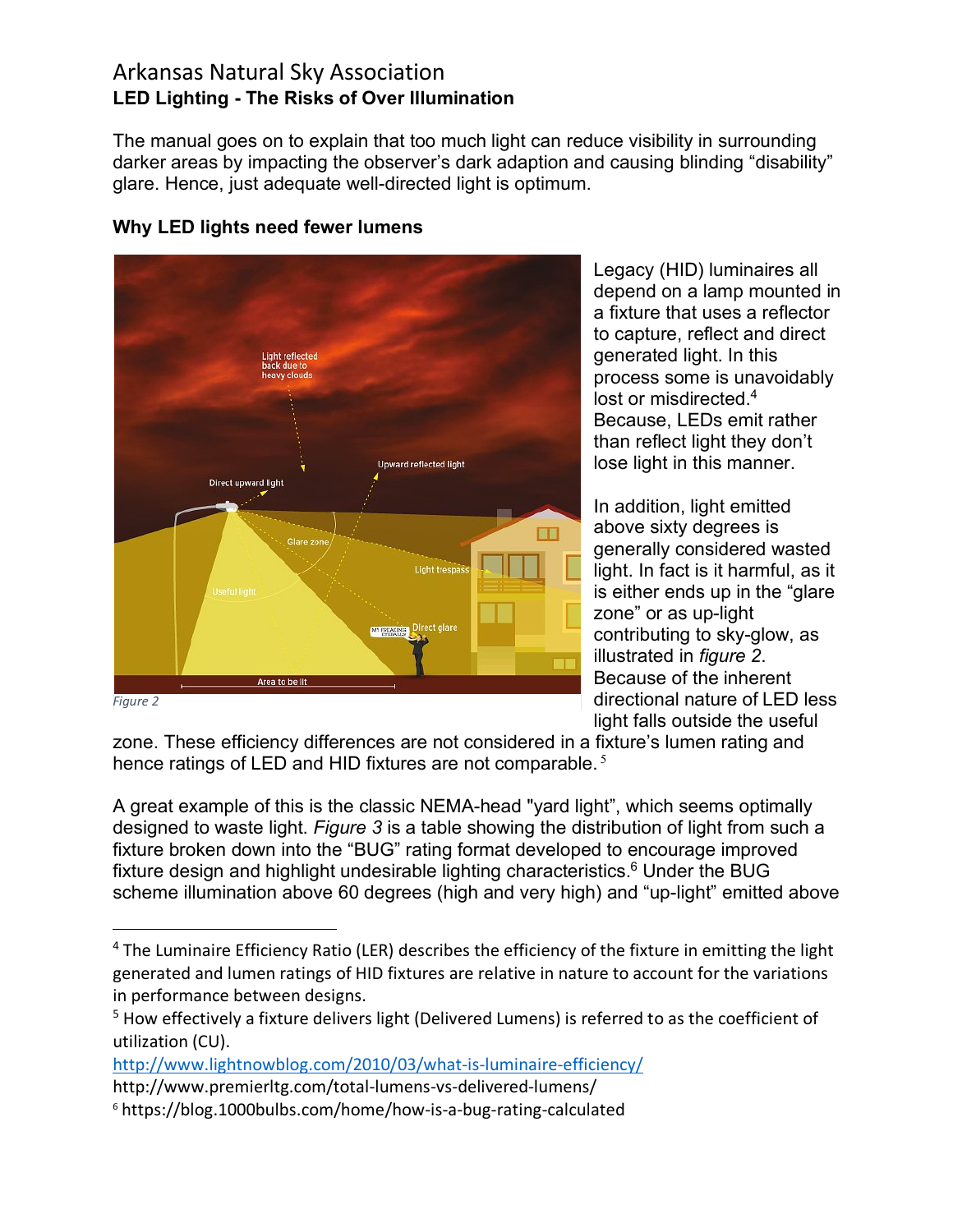90 degrees, highlights wasted light contributing to glare, light trespass and sky-glow. In the case of this very common fixture, only 27% of the generated light escapes the fixture and falls in the useful lighting zones below 60 degrees; the lumen rating on this fixture is grossly misleading.

But as they say on late night TV, there is more. LED fixtures, as shown in *figure 1* and illustrated in *figure 4*, provide a more even distribution of light. Using legacy fixtures, it is necessary to over-light in some locations to achieve the desired average illumination. Finally, as shown in the illustration, LED lighting can be targeted reducing "spill light" typical of traditional lighting technologies.



*Figure 4 – Optics Express. Hot spots and spill light are wasted.*

**LCS TABLE** 

|                                   | <b>B4 - UX - G4</b>                  |
|-----------------------------------|--------------------------------------|
|                                   |                                      |
|                                   | <b>FORWARD LIGHT LUMENS LUMENS %</b> |
| LOW(0-30): 404.0                  | 2.5%                                 |
| MEDIUM(30-60): 1,759.4            | 11%                                  |
| HIGH(60-80): 3,098.9              | 19.4%                                |
| VERY HIGH(80-90): 737.1           | 4.6%                                 |
|                                   |                                      |
| LOW(0-30): 404.0                  | 2.5%                                 |
| MEDIUM(30-60): 1,759.4            | 11 <sub>%</sub>                      |
| HIGH(60-80): 3,098.9              | 19.4%                                |
| <b>VERY HIGH(80-90):</b><br>737.1 | 4.6%                                 |
| <b>TRAPPED LIGHT:</b><br>4,001.1  | 25%                                  |
|                                   |                                      |

*Figure 3*

In an outdoor nighttime setting, there is yet another reason one needs fewer lumens with LED lighting.

The sensitivity of the eye varies with the color (spectrum) and intensity of light. The lumen rating of a commercial fixture is based on the spectral sensitivity of the eye under brightly

illuminated (photopic) conditions where vision involves the cone receptors in the eye. This makes sense for indoor luminaires. However, under low light conditions (scotopic

vision) the eye's rod receptors take over, and rods are more responsive to shorter-wavelength light than cones. Outdoor fixtures tend to operate in what are known as mesopic conditions, which lies between scotopic and photopic conditions, where both the rods and the cones are utilized. The sensitivity of the eye in mesopic conditions more resembles scotopic than photopic.



Credit: Alliance for Solid-State Illumination Systems and Technologies (ASSIST), fig. 5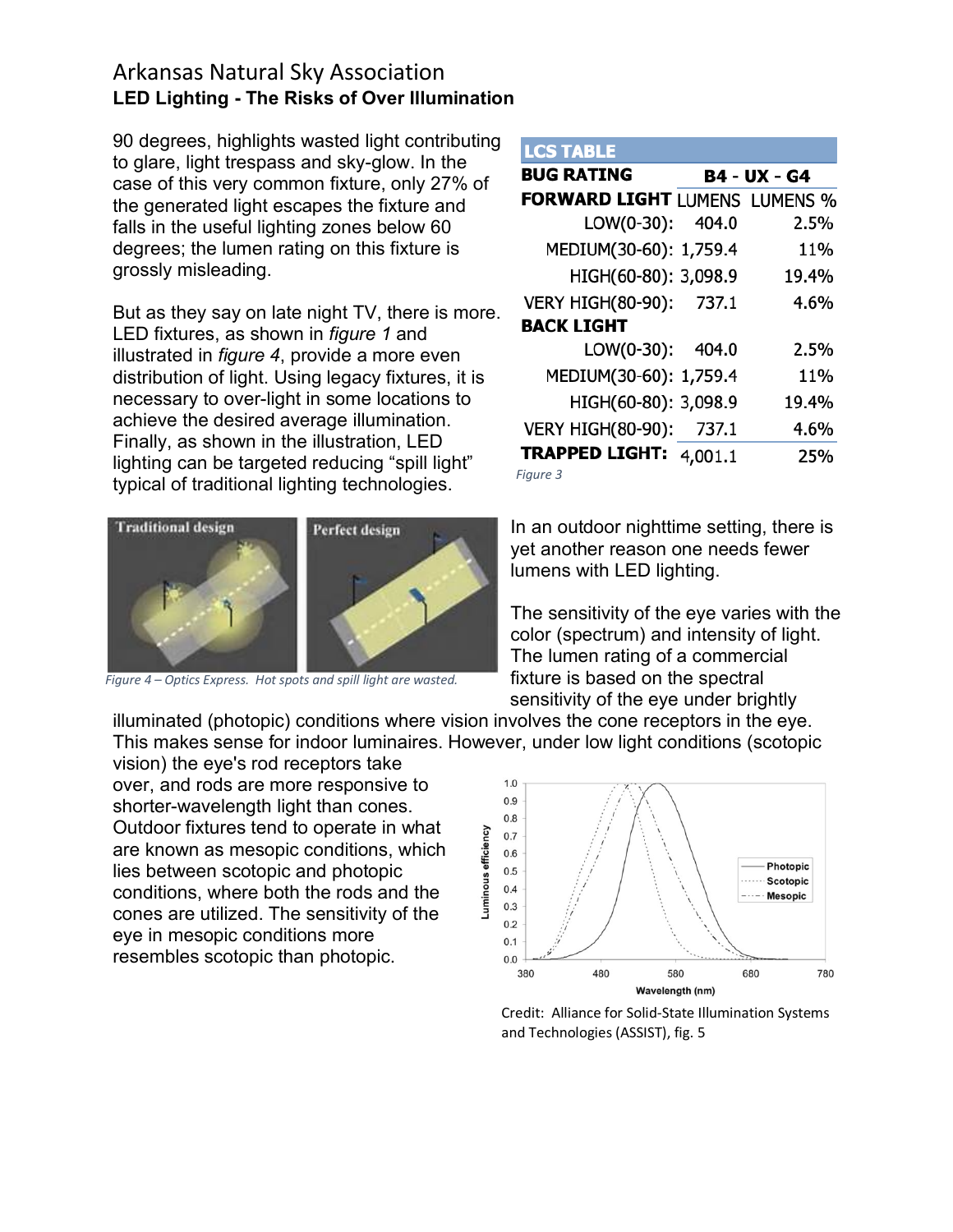In consequence, a photopic lumen rating does not accurately reflect its "visual efficiency" in the outdoor nighttime lighting environment.<sup>7</sup>

This brings us to the so-called S/P ratio (scoptic/photopic), which effectively cranks in the color of the light to convert the nominal photopic lumen rating to approximate performance under mesopic conditions, or what is called "visually useful light" stated in "visual lumens".<sup>8</sup> The S/P ratio for a high-pressure sodium fixture (HPS), one of the most common HID technologies in use today in the outdoor environment, is very poor at about .62, meaning it is ~38% less efficient in mesopic conditions than its photopic lumen rating implies. Conversely, a warm white LED, with a color temperature of 3000K CCT, has an S/P ratio of about 1.21, meaning it is ~21% more efficient than its lumen rating implies under mesopic conditions. Net result, you need half the lumens in the target area from the LED fixture, in a nighttime outdoor lighting environment, to achieve the same effective illumination.

To illustrate all this, let's take a typical 100-watt HPS yard light fixture as described in figure 3 above. $9$  The lamp will have a mid-life rating of about 8500 lumens. However, as we have seen, only about 27% of that will be placed where it might be useful – below 60 degrees. So we are down to about 2300 useful lumens and that ignores the potential for any loss due to spill light off target. As noted above, the warm color temperature of HPS is very inefficient under mesopic conditions. Adjusting for this takes us down to 1400 visually useful lumens.

A 70-watt LED may have an Absolute Lumen rating of 9800.10 Not so far from the 8500 lumen rating of the 100-watt HID fixture to be replaced. However, from the BUG rating we see that over 72% of its light is in the useful lighting zone - the inverse of the yard light - yielding 7100 lumens of useful light less of which is likely to be spilled off target. Adjust this for color and we end up with 8600 visually useful lumens! The 30-watt version of that same LED fixture, is rated at 4346 lumens and will provide approximately 3800 lumens of visually useful light – nearly three times that of the old 100-watt HPS yard light with a third of the energy.

 <sup>7</sup> https://www.thelia.org.uk/sites/default/files/resources/LIA%20TS24%20-

<sup>%20</sup>SP%20Ratios%20and%20Mesopic%20Vision.pdf

<sup>8</sup>https://www.accessfixtures.com/how-to-select-led-equivalent-wall-pack-replace-hps-wallpack/

https://www.lrc.rpi.edu/programs/solidstate/assist/pdf/AR-VisualEfficacy-Jan2009.pdf <sup>9</sup> The lumen levels in figure 2 are with a 150-watt bulb. A 100-watt is more typical of a residential "security light" and better illustrates the extreme range of nominally "suitable" lighting. This distribution should be the same.<br><sup>10</sup> The manufacturer also says its 30, 40 and 55 watt units are suitable. Go figure.